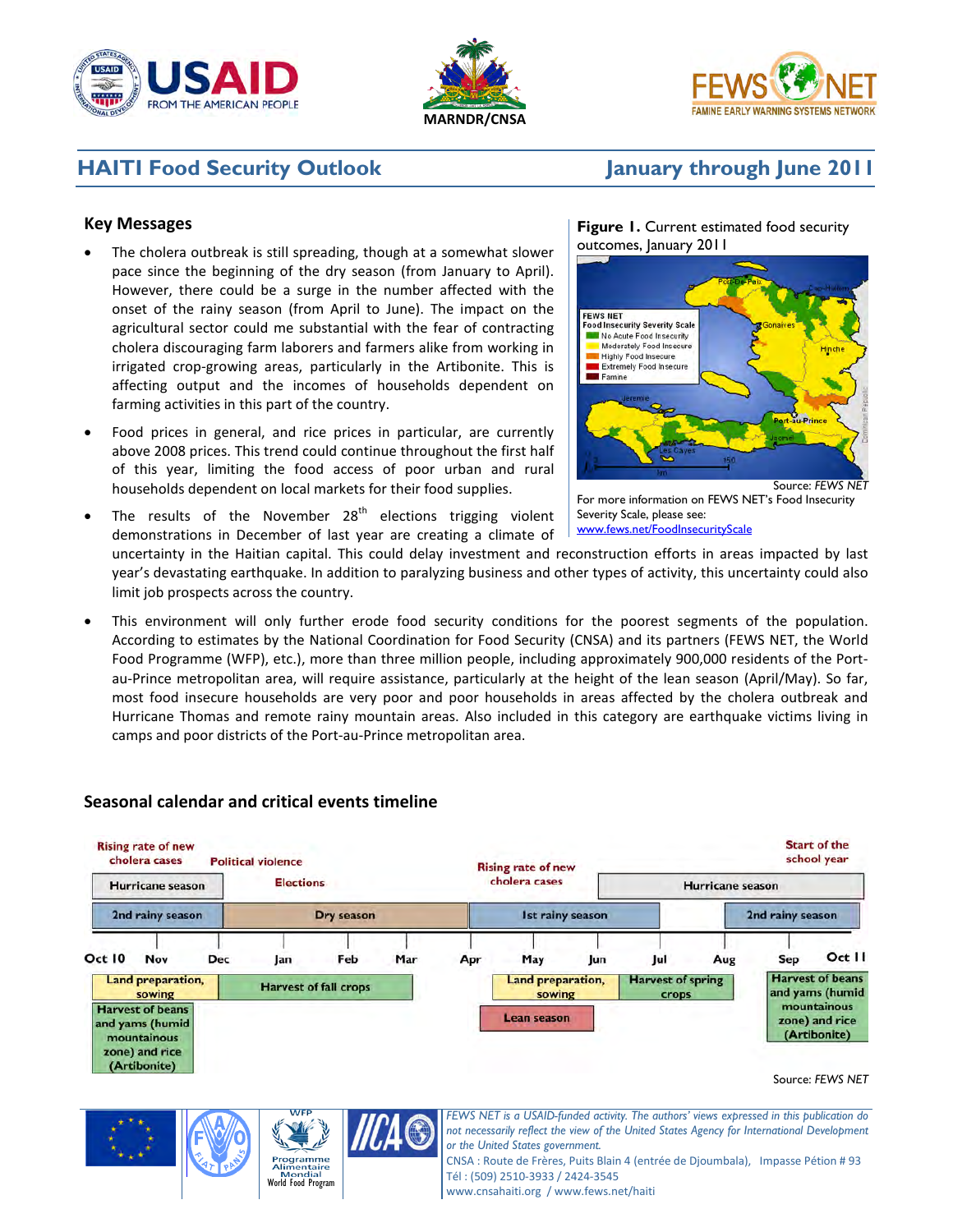### **Most likely food security scenario, January through June 2011**

2010 was marked by the devastating earthquake of January  $12<sup>th</sup>$  and the cholera outbreak in mid-October, followed immediately by Hurricane Thomas in November. These events destabilized the household food security situation in affected areas. Moreover, street demonstrations in December following the announcement of the results of the November  $28<sup>th</sup>$  elections disrupted trade. Economic stakeholders are reluctant to take risks in the climate of uncertainty created by the current political situation. Last year ended with an economic contraction of approximately 5.1 percent, according to the Haitian Bureau of Statistics and Information Technology (IHSI). The agricultural sector, which accounts for an average of 25 percent of the country's gross domestic product (GDP), grew by a mere 0.03 percent.

Though markets are well-stocked with imports and local crops, the average prices of staple foodstuffs (imported rice in particular) are rising more rapidly than usual, due partly to the damage caused to the agricultural sector by Hurricane Thomas in November, particularly on the Southern peninsula, and partly due to the effects of the steady rise in world market prices for grain since September of last year on local markets.

Food prices in general, and rice prices in particular, are currently above 2008 prices. The largest fluctuations are in prices for local rice and red bean crops, averaging close to 10 percent and 11 percent a year, respectively. Prices for these crops have gradually climbed back up to their post-quake levels and, in less than a month, have outstripped December 2009 prices by 15 to 20 percent. These rising prices will erode the ability to access food, and thus the food security, of poor urban and rural households which normally depend on the market for their food needs.

However, there has been a large presence of non-governmental organizations (NGOs) in Haiti ever since the January  $12<sup>th</sup>$  earthquake. The United States Agency for International Development (USAID) and the





#### **Figure 3.** Most likely food security outcomes, April-June 2011



For more information on FEWS NET's Food Insecurity Severity Scale, please see: [www.fews.net/FoodInsecurityScale](http://www.fews.net/FoodInsecurityScale)

United Nations (UN) have helped more than 900,000 Haitians through cash-for-work, cash transfer, or vocational training programs, in addition to providing food assistance. Case management capacity in areas affected by the cholera outbreak was up to 500,000 patients as of mid-January of this year. With only 185,000 actual cases as of January 9<sup>th</sup>, this allotment should suffice to meet needs for the next six months.

January through March is the main dry season in virtually all parts of the country with the exception of a handful of municipalities in the North, Grand' Anse, and the Northwest. However, winter crops, grown largely in irrigated plain areas, will reach maturity between February and March, which will strengthen food availability at that time. Harvests of pigeon peas, which have been maturing since December in virtually all livelihood zones, should also help bolster food availability.

This three month period will also be marked by a sharp upswing in food prices. According to the five-year average for prices in reference markets between January and May, black bean prices will rise by approximately 12 percent, rice prices by approximately five percent, and prices for corn meal will increase by 15 to 20 percent. These increases in prices tend to be steeper in Jacmel and more moderate in Cap-Haitien (on average, prices for most tracked crops tend to peak in September and October).

These findings led to the following assumptions:

• Farmers will plant smaller areas of crops for the spring growing season due to increases in production costs attributable mainly to higher labor costs in March/April.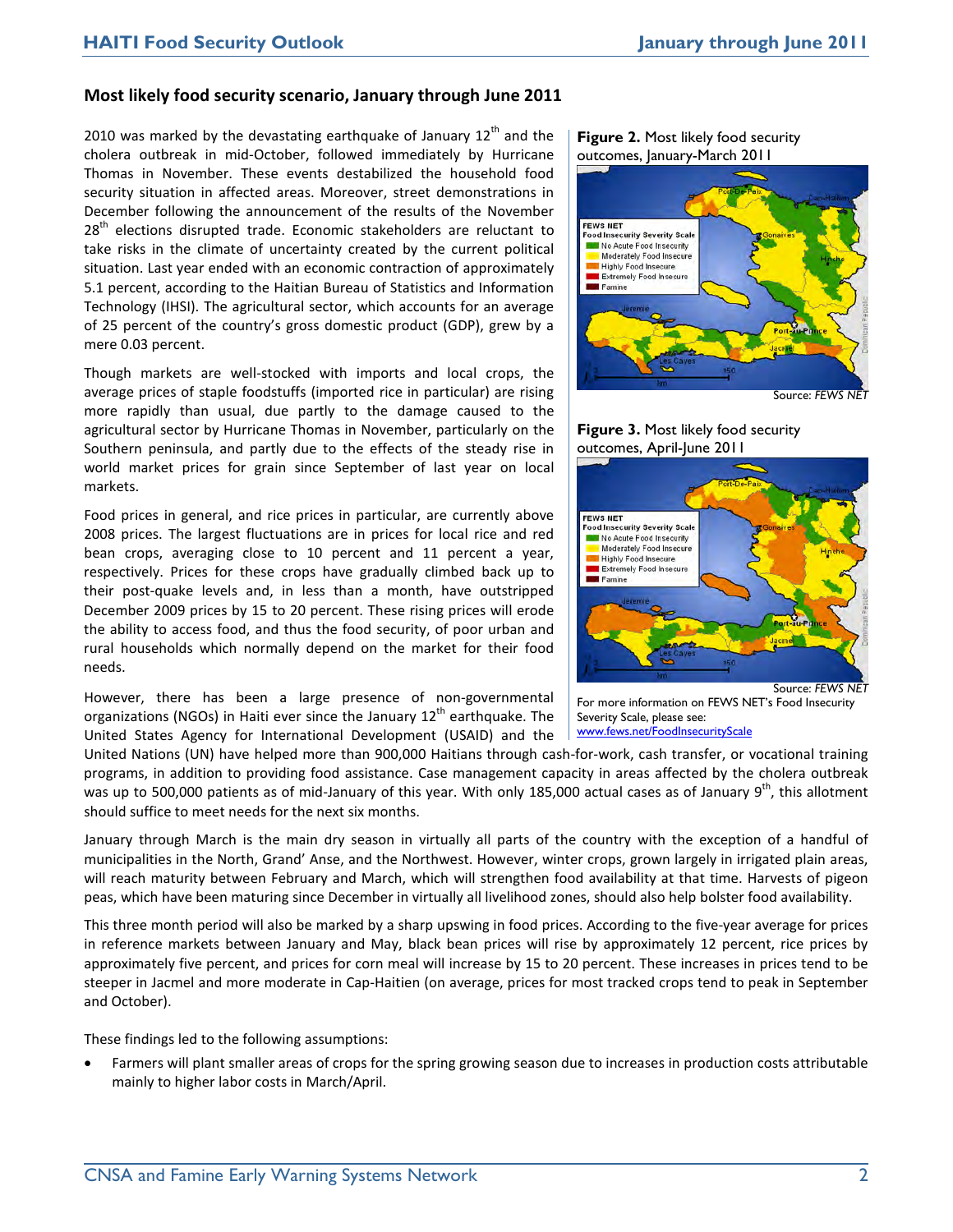- There will be a larger than usual demand for labor in areas affected by the earthquake due to ongoing reconstruction work throughout the outlook period. This assumption has prompted government officials to estimate the economic growth rate for 2011 at around nine percent.
- According to weather forecasts for the Artibonite, Western, Northern, and Southern departments and the Port-au-Prince metropolitan area for the month of May, flooding levels in lowland areas should be more or less average and should affect no more than 10 percent of cropped areas.
- Infection and mortality rates from cholera have been falling since December. This downward trend will continue throughout the dry season. There could be a surge in the cholera prevalence rate with the onset of the rainy season in April/May. However, the risk of a new outbreak could be tempered by an extension of ongoing information and awareness-raising activities and by the strengthening and pre-positioning of patient care services in vulnerable areas.
- Haiti normally imports close to half its food supply, particularly rice, wheat (or flour), and corn meal. World market prices for these items are approaching their 2008 levels during the global food price crisis. Prices for imports and locally grown foodstuffs are expected to rise even more than usual between January and April/May.
- The political crisis could trigger violent demonstrations between January and May. The resulting slowdown in business would cut the incomes of wage earners and informal sector stakeholders.
- According to weather forecasts, there is roughly a 40 percent probability of below-normal rainfall in the first and second quarters of this year.
- Forecasts dating back to December of last year call for another active hurricane season (June to November), with a heightened probability of nearly double the average number of tropical storms and hurricanes.
- Household expenditures on food will increase during the Easter holiday, which should help business improve.
- According to projections for this year, mango harvests will be smaller than usual due to the December rains, which caused the flowers to fall off of mango trees. However, poor households will benefit from the consumption and sale of mangoes in May/June.
- There will be fewer than usual Haitian emigrants visiting the country and, thus, a smaller influx of foreign exchange. This is expected to speed up the depreciation of the Haitian gourde.

The size of the food insecure population will be larger than usual, peaking in April/May, when food reserves are at their lowest level of the year. Even after the June harvests, there will still be higher than average levels of food insecurity due to expected shortfalls in crop production as a result of the socioeconomic effects of the cholera outbreak and the damage caused by Hurricane Thomas.

#### **Port-au-Prince metropolitan area**

80 percent of the money in circulation in Haiti is in the Port-au-Prince metropolitan area. Furthermore, very poor and poor households, especially those living in shantytowns and internally displaced person (IDP) camps, are virtually entirely dependent on the market for their food supplies and on jobs as laborers as their sole source of income. These households are defenseless against any increases in prices, particularly during the months of April and May, and fluctuations in demand for labor or employment prospects. Close to one third of the population of the metropolitan area, or 900,000 residents, were classified as food insecure in June of last year. However, food security conditions have been deteriorating since October with the high prevalence of cholera and the damage caused by Hurricane Thomas.

Prices for imported foods in general, and rice in particular, have been rising since last October. As of the middle of January, prices for most staple foodstuffs were above 2010 prices at the same time of year. The price of rice, for example, is approximately 38 percent above the five-year average and around 27 percent higher than in January of 2008. Prices for crops from areas hard hit by Hurricane Thomas, mainly yams and bananas, have been moving in line with this same trend due to small harvests.

The following key assumptions relate specifically to Port-au-Prince:

- Wage rates for unskilled day laborers in Port-au-Prince will hold steady at approximately USD 5.00 a day.
- With the building of temporary shelters, the number of people living in camps went from 1.5 million in July of last year down to 810,000 as of early January. This trend is expected to continue and to speed up with the beginning of the rains in April/May.
- Stakeholders such as the government, donors, and humanitarian organizations are trying to improve living conditions for the poorest segments of the population by strengthening ongoing cash-for-work programs to meet needs engendered by the disaster of last January 12th.
- Wealthier households in shantytown areas have enough resources to prevent them from facing acute food insecurity throughout the outlook period.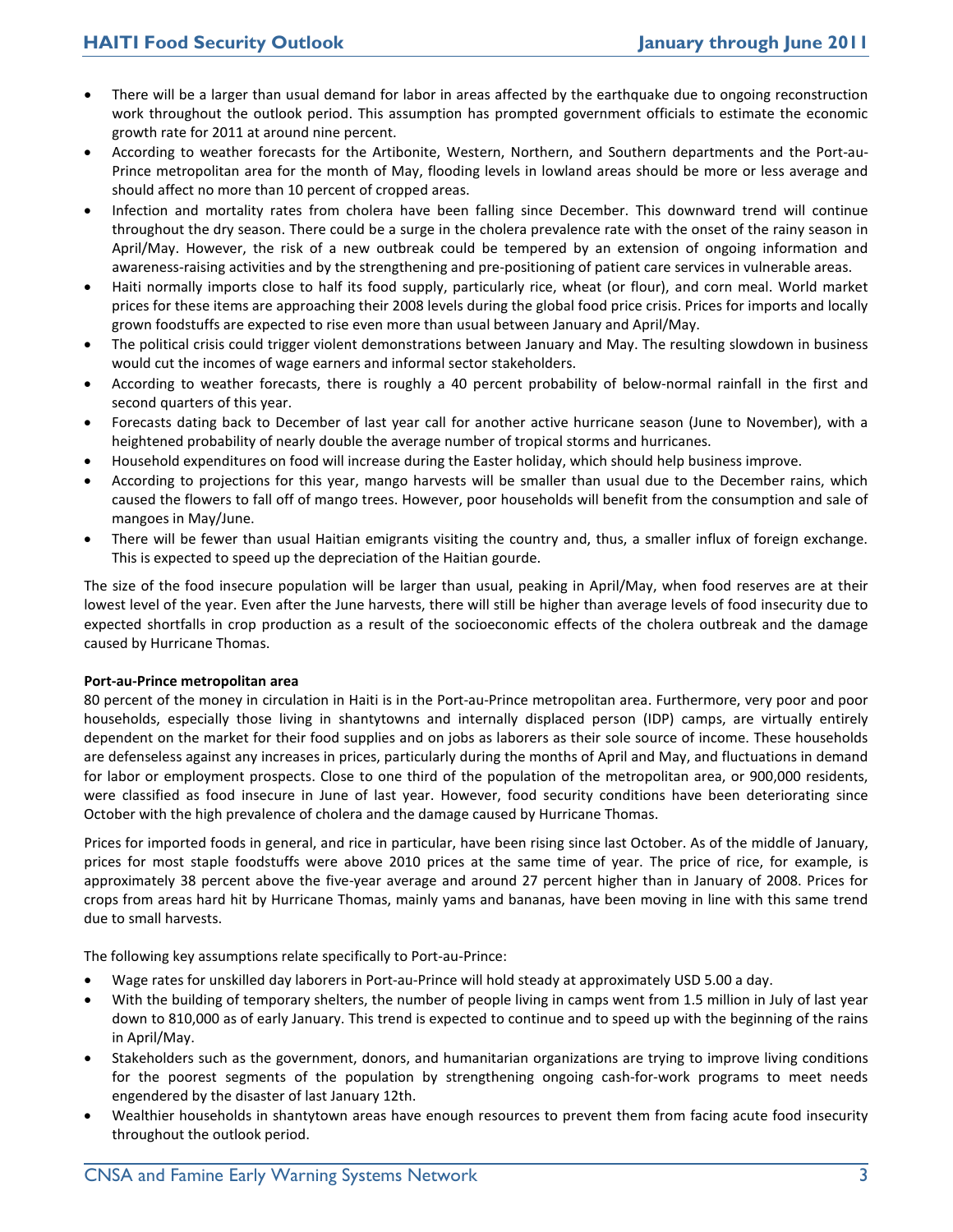# **HAITI Food Security Outlook January through June 2011**

• Based on the food security conditions described above, this year's lean season is expected to begin somewhat earlier than usual (by mid-February instead of April). The months of January and February will be marked by a livelihood deficit. Between March and May, very poor and poor households with low disposable incomes will be incapable of meeting their food needs and securing increasingly costly basic goods and services, requiring assistance, particularly between February and May. Average households in shantytown areas, whose incomes will be sharply eroded by the high cost of living, will most likely be forced to cut back their non-food and livelihood protection expenses. Some of these households will become moderately food insecure.

#### **The Artibonite Valley and lower Central Plateau**

Close to 80 percent of nationwide rice production comes from the Artibonite Valley, where some 25,000 hectares of land are planted with rice. Rice farmers were able to bring in a good 2010 harvest thanks to the clearing of irrigation ditches and distributions of fertilizer. They also grow market garden crops, which are an important source of income for this group of farmers. Rice fields are currently being planted, with crops likely reaching maturity sometime in April and May. Winter bean crops were planted in December in the lower Central Plateau area. The sorghum harvest has just gotten underway, while harvests of pigeon peas are beginning to wind down.

#### **Figure 4.** Percentage of families affected by the cholera outbreak by municipality in the lower Artibonite and lower Central Plateau areas



Source: *CNSA*

The death toll from cholera in both departments since the beginning of the outbreak was close to 2,000 as of the end of January, which is half the nationwide fatality figure. An estimated 50,000 residents of the Central Plateau and Artibonite areas are affected, out of a total population of 1.1 million (Figure 5). The fact that the incidence of this disease has come down since December is significant. Treatment centers, which had been seeing an average of 30 cases a day in October/November, were getting only two to three cases a day in mid-January.

According to the study of the impact of the cholera outbreak on food security conducted by the CNSA in conjunction with FEWS NET and other partners, the supply of labor in the Artibonite Valley and irrigation districts in the Central Plateau area is nearly 30 percent lower than average. Between 10 and 15 percent of rice crops could not be harvested due to a shortage of labor. There is also less demand for crops from the valley, particularly for market garden crops. Reacting to increases in production costs due largely to the shortage of labor and the low demand for crops from the Artibonite, farmers are planting smaller areas. In fact, the size of the area planted in December/January for the winter growing season was nearly 30 percent smaller than in the previous season.

Poor households, which have been hardest hit by the cholera outbreak, will supply less labor for farming activities, which will cut crop production. Middle-income and better-off households will plant smaller areas in rice while building up their livestock herds and looking for new farmland in areas where the cholera outbreak is not that widespread, to grow corn for example. Poor households in the Artibonite and Central Plateau areas depend on this labor income. The daily wage rate has risen from 100 to 150 gourdes, or by 50 percent, since the beginning of the cholera outbreak, while the number of hours of work has declined.

Poor area households responding to the slowdown in demand for crops from the Artibonite by looking for local on-farm employment instead of concentrating on farming their own land should have enough income to meet their food needs for the entire outlook period. Average households, which rely on sales of crops for 60 percent of their annual income, and poor households farming their own land will have difficulty maintaining their food access, particularly in December/January (marked by land preparation activities generating larger household expenditures) and April/May (just before the harvest). Poor households will require assistance to meet their nutrition needs. Under these conditions, malnutrition rates will most likely be above the seasonal average, particularly between March and May.

According to the FEWS NET food insecurity severity scale, very poor and poor households will be highly food nsecure between March and May and middle-income households will be moderately food insecure between January and June. Better-off households with diversified livelihoods (livestock, land, and in some cases homes in the city) will not face acute food insecurity.